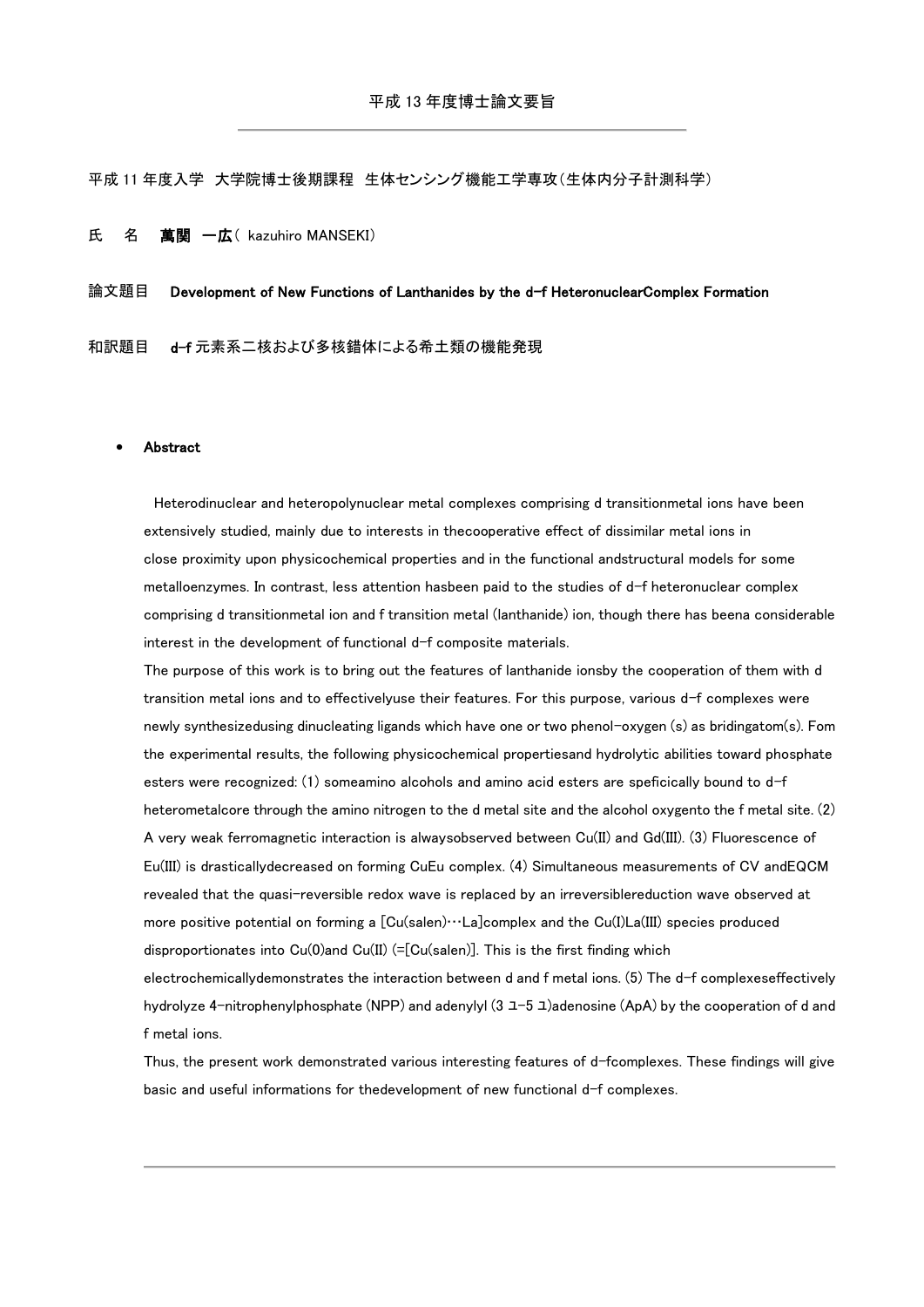2つあるいはそれ以上の金属イオンを近接にもつ金属錯体に関する研究は、主に、d遷移金属イオンのみ からなる錯体を用いて、従来盛んに行われた。 これらの研究対象は、金属イオン間に働く物理化学的特性 (電気的、分光学的、磁気的相互作用)に関するものから、金属酵素の活性中心の構造や機能をモデル化 するといった無機生体化学に関するものまで幅広い。一方、d遷移元素と希土類元素からなる d-f 元素系 複合材料の多くが機能性材料として利用されたり期待されているにもかかわらず、d遷移金属イオンと希土 類イオンとを組み合わせた「d-f 元素系錯体」の機能性発現に関する研究はほとんど進んでいない。本研 究では、d-f 金属間の協同効果を利用することによって、希土類の特徴を効果的に発現させることを目的と した。

### (d-f元素系錯体の合成)

d-fヘテロ金属コアを形成させるために、フェノール性酸素架橋基を有する配位子を用いた。錯体は次の方 法により合成した。(1)段階的な鋳型反応によって、対称および非対称のマクロサイクル型錯体を得る方法。 (2)異なる配位環境をもつ、side-off 型二核化配位子を用い、one-pot 反応により合成する方法。(3)フェノ ール性酸素架橋基を含むd遷移金属の単核錯体を配位子として希土類に配位させる方法。これらの方法で、 d-f元素系錯体が効率よく、容易に合成できることがわかった。また、いくつかの錯体では X 線構造解析に よる同定に成功した。

# (d-f元素系錯体の物理化学的特性)

―特異的分子認識能―

いくつかの Cu(II)Ln(III)錯体(Ln:希土類)では、アミノアルコールやアミノ酸エステルを配位選択的に取り込む 分子認識能をもつことがわかった。すなわち、吸収スペクトル測定等から基質の窒素原子が錯体の Cu-サ イトに、酸素原子が Ln-サイトに結合して取り込まれることがわかった。この結果は、典型的なハードな酸に 属する希土類イオンと、よりソフトな Cu イオンとを組み合わせることで発現した特性であると考えられる。 ―磁気的性質―

構造の異なる Cu(II)Gd(III)錯体を用いて、磁化率を測定した。その結果、常に、CuGd 間に弱いながらも強磁 性的相互作用が働いていることがわかった。この磁気的性質は、CuGd 間に働く本質的なものであると考え られる。

―蛍光特性―

Eu(III)の蛍光特性が d 遷移金属イオンの存在化、どのように変化するのか調べるために、いくつかの Cu(II)Eu(III)錯体を用いて、蛍光スペクトルを測定した。その結果、錯体を形成すると、Eu(III)の蛍光がほとん ど消光することがわかった。この現象は、励起された Eu(III)から Cu(II)へのエネルギー移動によって起こるも のと考えられる。

―電気化学的特性―

Cu(salen)錯体と La(III)によるd-f金属コアの形成によって、どのような電気化学的特性を示すのか、サイク リックボルタンメトリーおよび、電気化学水晶振動子マイクロバランス法を用いて調べた。Cu(salen)の1電子 還元に基づく可逆波は、La(III)を加えることで消え、

不可逆な還元波および酸化波が見られた。この結果は、CuLa 錯体が Cu(0)および Cu(II)(=[Cu(salen)])に不 均化することが要因であると考えられる。